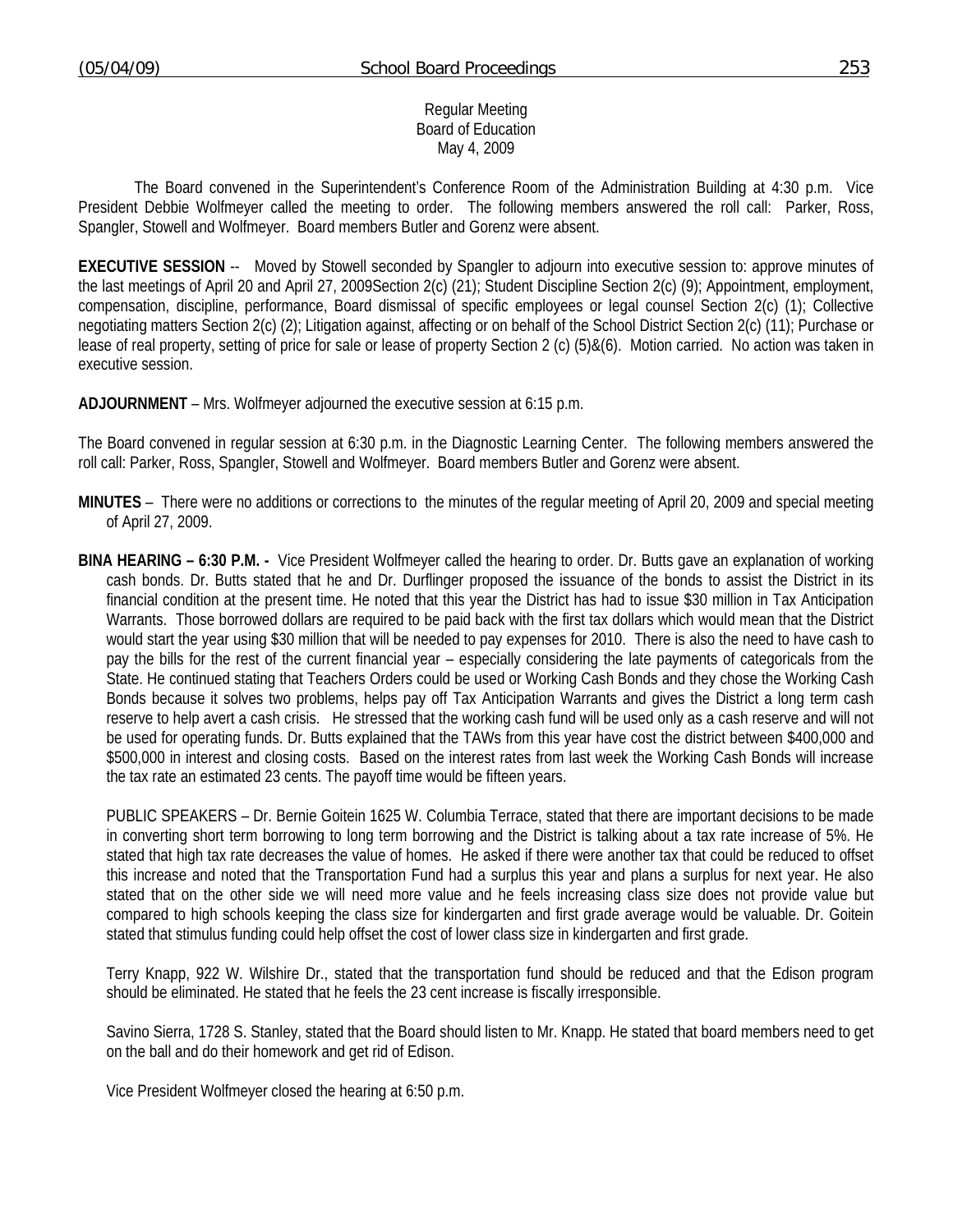**ANNOUNCEMENTS** – Mr. Stowell stated that the Irving Primary School Can Do 4:13 Scholarship fundraiser was successful and thanked all those that contributed. Mrs. Parker reported that Thomas Jefferson Primary School was sponsoring a blood drive on Thursday.

 Mr. Mike Rhoads, Woodruff High School teacher, presented that a Woodruff High School student participated in the Skills USA competition in the technology area and placed 5<sup>th</sup> in the state competition. He also noted that Peoria High School and Peoria Alternative High School have received their charters for Skills USA.

- **AWARDS AND RECOGNITION** Mrs. Kathy Burke, Reading Coordinator, presented Young Author Awards to the 23 students with winning manuscripts in the 35<sup>th</sup> annual Young Authors contest. These students represented the 2,085 manuscripts submitted by 19 primary and middle schools.
- **PRESENTATION BY AUDIENCE ON ACTION ITEMS** Karen Adkins Dutro asked that a plan be presented for the closing of Tyng and Kingman schools.
- **PRESENTATION BY AUDIENCE** Vanessa Gardner stated her concern for the closing of a high schools with a daughter who is currently ranked first at Woodruff High School and would have to move to another high school. She stated that she knows the struggles of students.

Stacey Fischer, 510 Camplin, stated that she is worried where students will go when schools are closed.

Karen Adkins Dutro, 2610 W. Barker, read a statement from Hedy Elliott-Gardner.

 Colleen Tomias, 1115 E. Wilcox, stated that the Board of Education ignored suggestions for cuts and voted to close schools and now Kingman parents do not know where their children will be attending.

 Stephanie Stapleton, 912 S. Manual stated her concern with her son's education at Manual High School and the NCLB process for students in non-achieving schools to be transferred.

 Linda Millen, 5508 S. Stephen Dr., agreed that the District needs to downsize, but feels the issue is how it is communicated to the community and the students. She stated that there is a need for students and parents to visit the schools their children will be attending. She also stated that fifth grade students attending primary schools receive a different education than those attending middle schools. She thanked the teachers from Kingman Primary School and Tyng Primary Schools who have served those neighborhoods.

Bob Darling, 230 E. High Point Rd. asked for the plan to be presented in closing a high school.

Matthew Merza, former District 150 student stated his concern with the direction the district is headed.

 Terry Knapp, 922 W. Wilshire Dr., stated that the District should hire an in-house attorney. He also stated that at bargaining the District has two attorneys and the teachers union have none. He stated that he told the District that charges would be filed regarding the class size change and that it should have been bargained.

 Savino Sierra, 1708 S. Stanley, stated that the District does not respect people when they do not give out information and the public is not getting their money's worth.

 Nicole Price, 1011 E. Melbourne, stated her concern with closing a high school with her son being a sophomore at Woodruff High School.

 Mike Rhodes, 7110 N. Teakwood, teacher at Woodruff High School, stated that he was speaking only for himself, but he is concerned with the plan for closing a high school – he would like more information. He has been working on the ninth grade academy for Woodruff High School and would like to know what will happen with the ninth grade academies.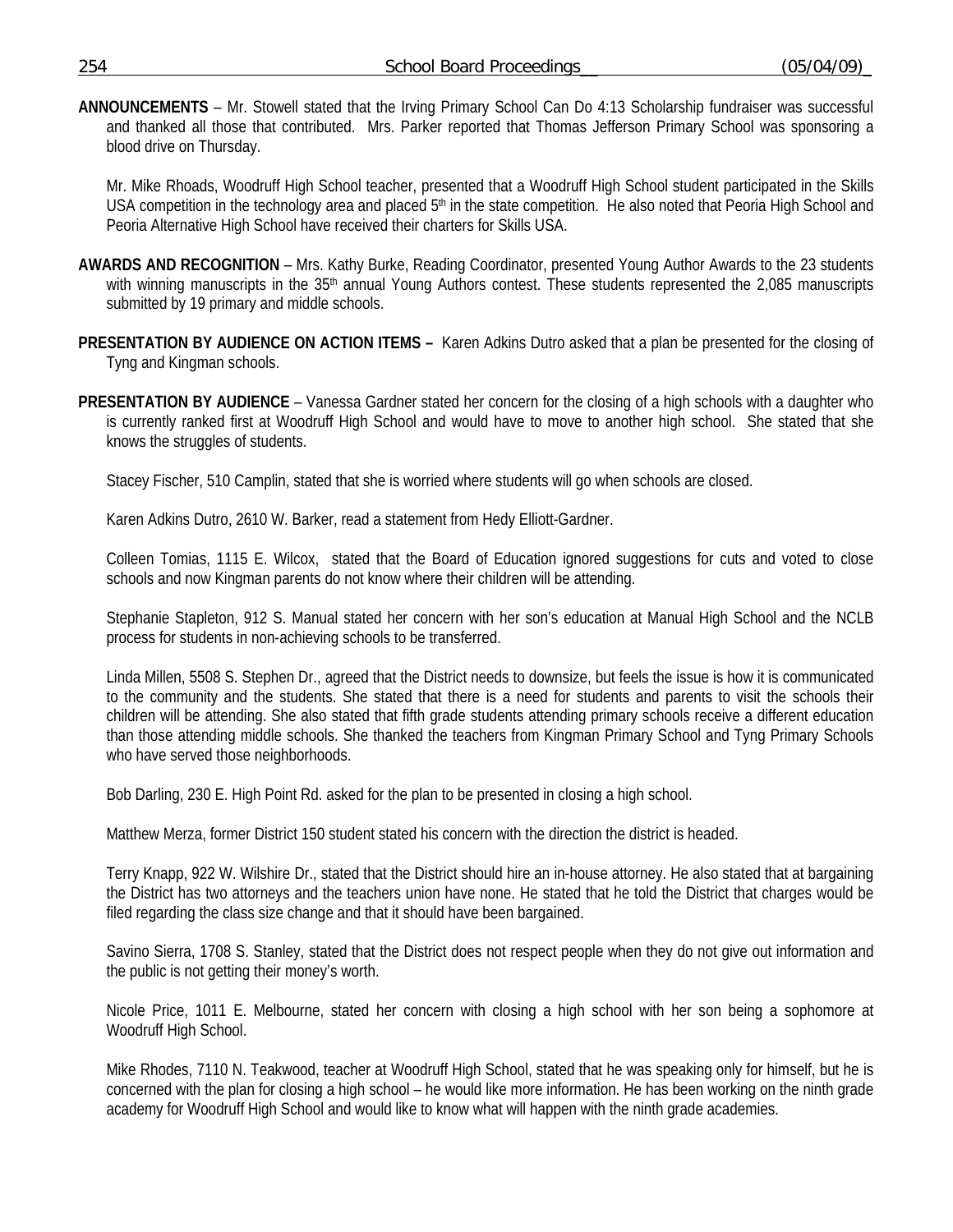## **CONSENT AGENDA –**

ADOPTION OF CONSENT CALENDAR -- Moved by Stowell, seconded by Parker adoption of the consent calendar.

On roll call, 5 ayes. Motion carried.

GIFTS TO SCHOOL DISTRICT – Moved by Stowell, seconded by Parker, that the following donations be accepted and letters of appreciation sent to the donors.

Kleenex and hand sanitizer, valued by the donor at \$100.00, donated by Zion Baptist Church to Rolling Acres Edison Jr. Academy

\$226.00 received from individuals to support the end-of-the-year field trip donated to Washington Gifted School

\$1,000.00 to support baseball and softball donated by Col. J.E. Bauwens to Woodruff High School

Cricut cartridges for cricut machine, valued by the donor at \$125.00, donated by Sue Hughes to Whittier Primary School

Spanish books and cassettes, valued by the donor at \$200.00, donated by Peoria Public Library to the ELL Program

On roll call, 5 ayes. Motion carried.

PAYMENT OF BILLS -- Moved by Stowell, seconded by Parker approval of the payment of the following bills.

| fund | <b>DESCRIPTION</b>                  | <b>BAL.SHEET REV</b> | <b>EXPENSE</b> | <b>TOTAL</b>   |
|------|-------------------------------------|----------------------|----------------|----------------|
| 10   | EDUCATIONAL FUND                    | \$22,290.26          | \$705,728.18   | \$728,018.44   |
| 20   | <b>OPERATIONS, BLDG &amp; MAINT</b> |                      | \$218,456.34   | \$218,456.34   |
| 40   | <b>TRANSPORTATION</b>               |                      | \$28,393.34    | \$28,393.34    |
| 60   | CAPITAL IMPROVEMENT                 |                      | \$59,983.83    | \$59,983.83    |
| 90   | CAPITAL IMPROVEMENTS                |                      | \$22,910.63    | \$22,910.63    |
| 95   | MID CENTRAL ASSOCIATION             |                      | \$12,391.70    | \$12,391.70    |
| 99   | PPS ADMIN OUTREACH PROG             |                      | \$5,470.69     | \$5,470.69     |
|      |                                     |                      | \$1,053,334.71 | \$1,075,624.97 |

On roll call, 5 ayes. Motion carried.

HUMAN RESOURCE REPORT -- Moved by Stowell, seconded by Parker approval of the following human resource report as presented by the administration.

#### **Certified Personne**l

**Appointments**  Administrative Summer School - Teachers Brewer, Larry Schmidtnecht, Sara Shotick, Claire Summer School – Testers Burton, Becky Scheirer, Antoinette Hovey, Jill **Windsor**, Amy Jackson, Patricia **Wing, Nancy** Peters, Judy **Woods**, Hortense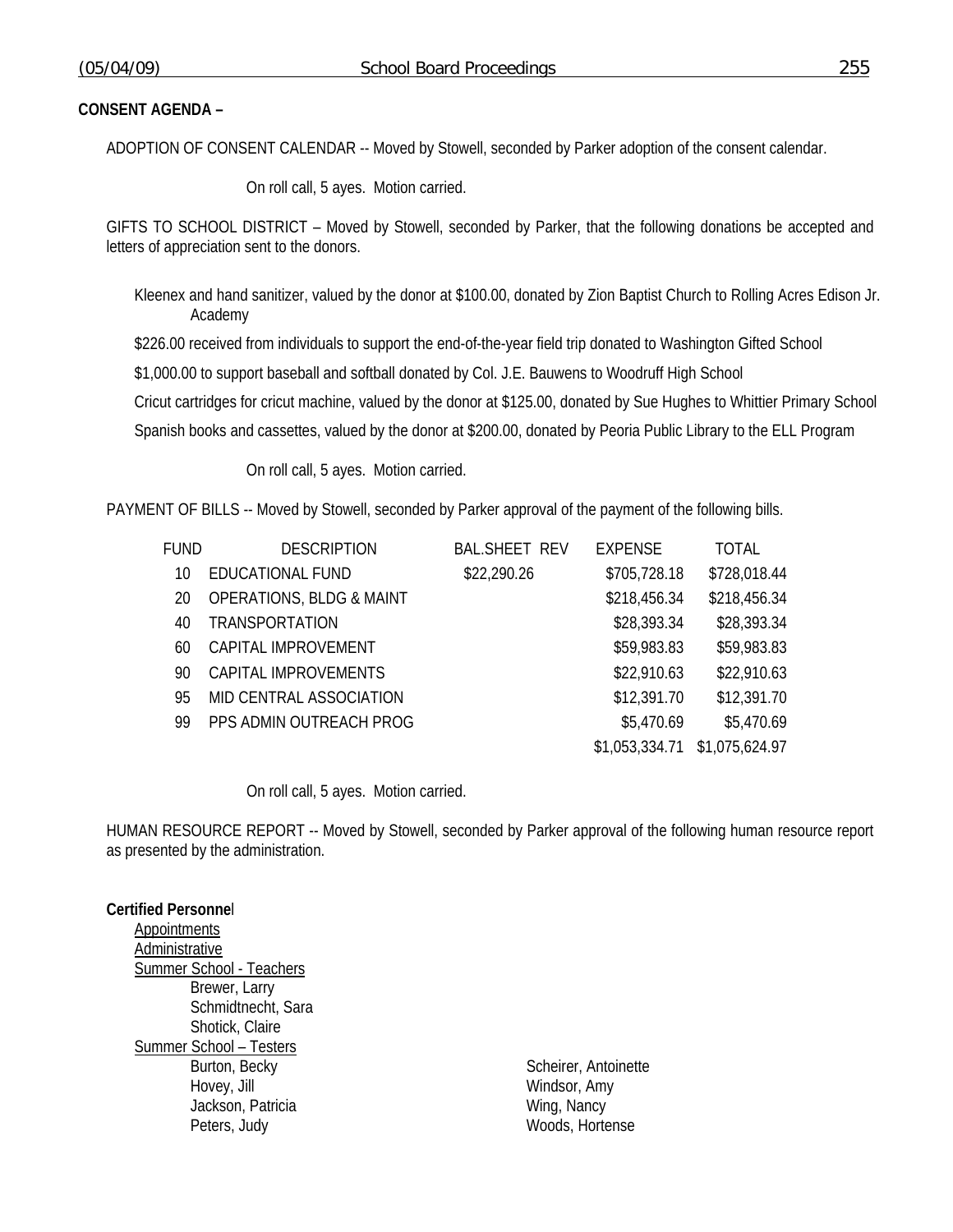| <b>Resignations</b>                               |                     |
|---------------------------------------------------|---------------------|
| Teacher - Full Time                               |                     |
| Bixby, Betsy                                      | 06-30-09            |
| McCormick, Michael                                | 06-30-09            |
| <b>Speech Pathologist - Full Time</b>             |                     |
| Giltner, Amanda                                   | 06-30-09            |
| Retirements                                       |                     |
| Teachers                                          |                     |
| Berardi, Karen                                    | 06-30-09            |
| <b>Non-Certified Personnel</b>                    |                     |
| <b>Appointments</b>                               |                     |
| <b>Student Workers - Part Time</b>                |                     |
| Harris, Denise                                    | 04-28-09            |
| Morris, Charles                                   | 04-14-09            |
| Morse, Jonathan                                   | 04-21-09            |
| Simmons, Kati                                     | 01-12-09            |
| Wills, Justin                                     | 04-14-09            |
| <b>Tutor Assistant - Part Time Hourly</b>         |                     |
| Green, Angela Wanjiru                             | 04-14-09            |
| <b>Summer School - Testers</b>                    |                     |
| Kinas, Aundrea                                    |                     |
| Pearson, Alexandria                               |                     |
| Rodgers, Marylin                                  |                     |
| Snyder, Vickie                                    |                     |
| <b>Summer Work Personnel</b>                      |                     |
| <b>Certified Occupational Therapist Assistant</b> |                     |
| Pennington, Lori                                  |                     |
| <b>Instructional Materials Workers</b>            |                     |
| Turner, Steve                                     |                     |
| Maintenance Workers                               |                     |
| Banks, Kenneth                                    | Linwood, Clifton    |
| Carpenter, Jim                                    | O'Malley, Kevin     |
| Donald, James                                     | Rewerts, Brian      |
| Harper, Steve                                     | Risby, Leroy        |
| Holland, Michael                                  | Serrano, Frank      |
| Ingram, Ron                                       | Vallianatos, Angelo |
| Johnson, Lamont                                   | Wright, Shawn       |
| <b>Physical Therapist Assistant</b>               |                     |
| Monckton, Jackie                                  |                     |
| <b>Textbooks</b>                                  |                     |
| Brown, Christopher                                | Gillette, Grant     |
| Craig, Sam                                        | Little, Mary        |
| Englebrecht, Doug                                 | Weinrich, Robert    |
| Honorable Dismissals                              |                     |
| Clerical - 2 Hour Helper                          |                     |
| Taylor, Mary                                      | Vogelsang, Karen    |
| Thomas, Belinda                                   | White, Sandra       |
| Tritsch, Sherry                                   | Young, Andrea       |
| Turner, Lori                                      |                     |
| Clerical - Part Time                              |                     |
| Boudreaux-Harris, Riccarda                        |                     |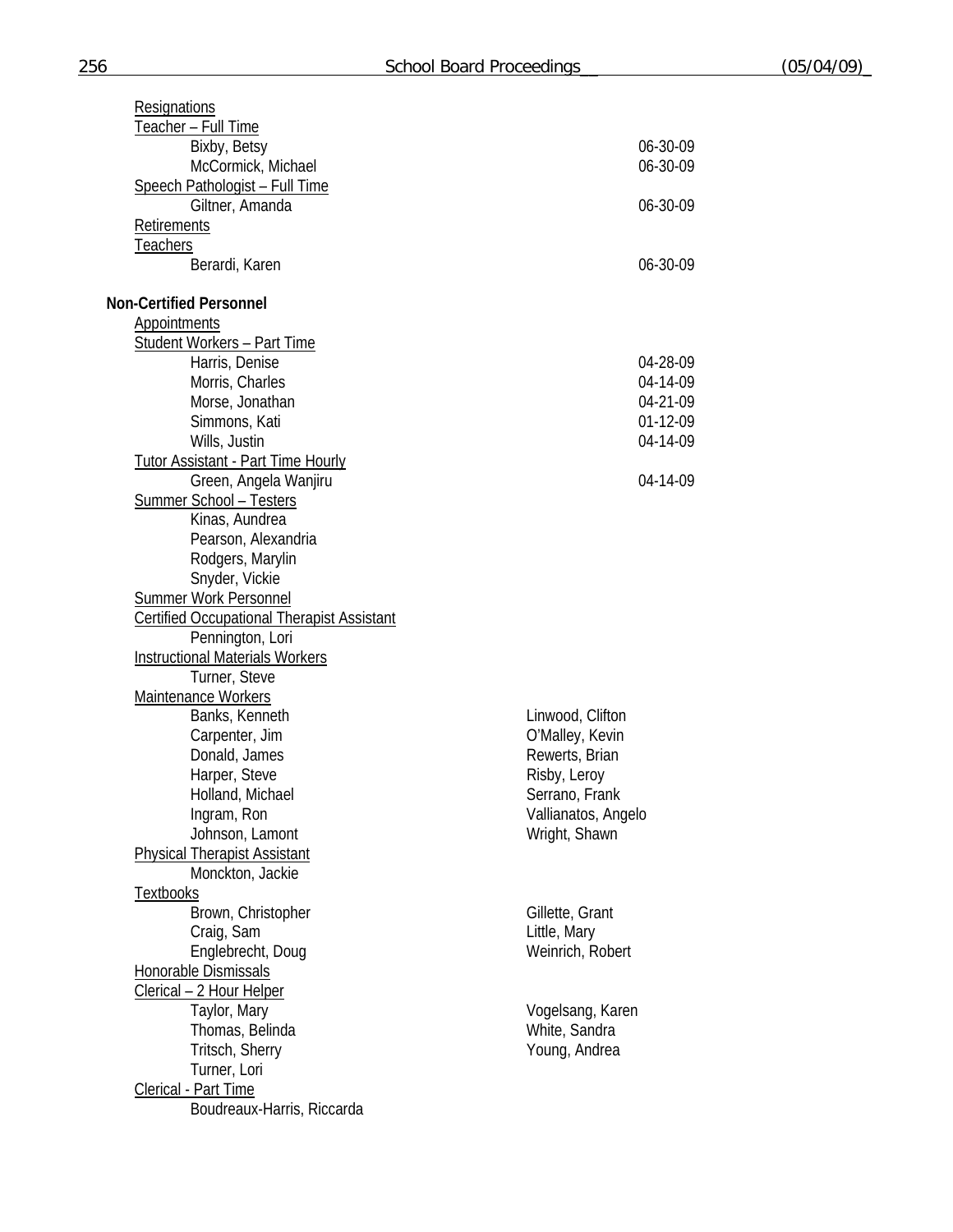| Clerical -10 Month                         |                    |
|--------------------------------------------|--------------------|
| Edwards, Felicia                           | Thompson, Micca    |
| Phipps, Kelly                              | McNulty, Janice    |
| Young, Jacinta                             | Hitpas, Tami       |
| Sanders-Smith, Patricia                    |                    |
| Health Nurse Practioner - Part Time        |                    |
| Berres, Margaret                           |                    |
| Gould, Diane                               |                    |
| Kinsey, Monica                             |                    |
| San German, Susan                          |                    |
| Off Schedule - Full Time                   |                    |
| Buckley, Lauri                             |                    |
| Woods, Hortense                            |                    |
| Paraprofessional - Full Time               |                    |
| Butler, Melinda                            | Jongerius, Sandra  |
| Couri, Grace                               | Martha, Christine  |
| Daniels, Chris                             | Pearson, Stephanie |
| Diodoardo, Linda                           | Powell, Eric       |
| Dooley, Kendall                            |                    |
| <b>Resignations</b>                        |                    |
| <b>Adopt a School Coordinator</b>          |                    |
| Carter, Barbara                            | 04-22-09           |
| Cafeteria - Part Time                      |                    |
| Bush, Sandra                               | 04-20-09           |
| <b>Health Nurse Practioner - Part Time</b> |                    |
| Curtis, Courtney L.                        | 06-30-09           |
| Paraprofessional - Full Time               |                    |
| Drummond, Antonio                          | 04-21-09           |
| <b>Transportation - Part Time</b>          |                    |
| DeBoer, Linda                              | 04-17-09           |
| Payne, Susan                               | 04-24-09           |
| Plain, Crystal                             | 04-17-09           |
| Retirements                                |                    |
| Clerical - Full Time                       |                    |
| Berardi, Barbara                           | $6 - 15 - 09$      |
| Custodian - Full Time                      |                    |
| Spence, Shirley                            | 06-22-09           |
| Sturdivant, Floyd                          | 07-31-09           |
| Security - Full Time                       |                    |
| Figaro, Sandra                             | 05-20-09           |
| <b>Terminations</b>                        |                    |
| Transportation - Part Time                 |                    |
| Amos, Ebony                                | 04-30-09           |
| Clack, Mitchell                            | 04-30-09           |
| Harrison, Jennifer                         | 04-23-09           |
| Moody, Samuel                              | 04-23-09           |
| Scoville, Dennis                           | 04-17-09           |
| Tahawkmana, KeShiva Rasha                  | 04-23-09           |
|                                            |                    |
| <b>Substitutes</b>                         |                    |
|                                            |                    |

 Non-Certified Substitute **Appointments Clerical**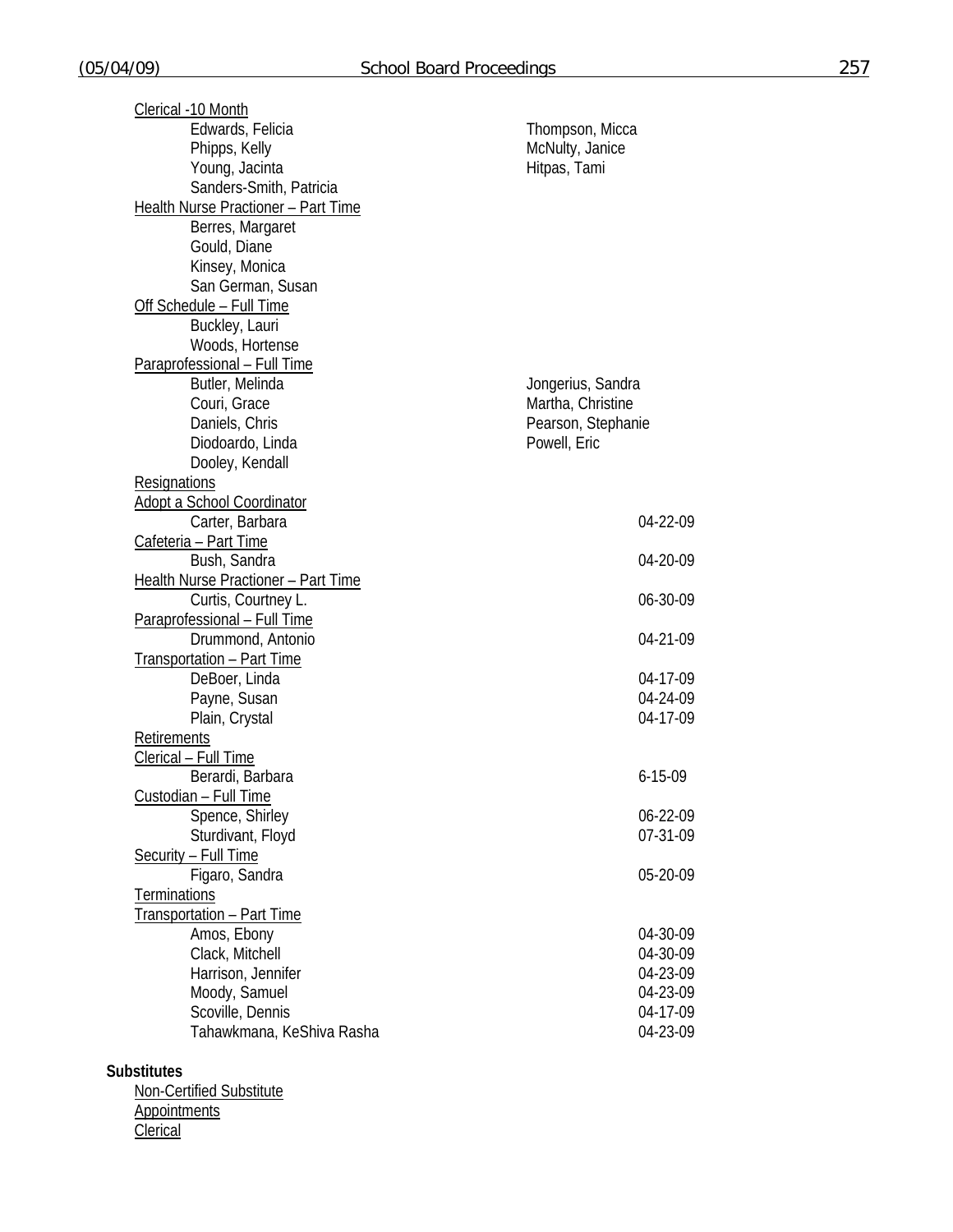| 258 | <b>School Board Proceedings</b> | (05/04/09) |
|-----|---------------------------------|------------|
|-----|---------------------------------|------------|

| McCabe, Eileen    | 04-20-09 |
|-------------------|----------|
| Paraprofessionals |          |
| DeDecker, Denise  | 04-27-09 |

On roll call, 5 ayes. Motion carried.

TRAVEL REQUESTS - Moved by Stowell, seconded by Parker approval of the travel requests as presented by the administration. (Copy is on file in the board secretary's office.)

On roll call, 5 ayes. Motion carried.

IHSA MEMBERSHIP – Moved by Stowell, seconded by Parker that the Board of Education approve the renewal of membership in the Illinois High School Association for Manual High School, Peoria High School, Richwoods High School, and Woodruff High School and agree to adopt and abide by the Constitution, By-Laws, Terms and Conditions, and Administrative Procedures, Guidelines and Policies of the Illinois High School Association for the year July 1, 2009 through June 30, 2010.

Dr. Davis noted that the District is looking at different conferences for the 2010-2011 season if there are only 3 high schools in the district.

On roll call, 5 ayes. Motion carried.

## **DELIBERATION AGENDA** -

Review of Suspensions - Moved by Stowell seconded by Parker that the Review of Suspensions listed on Report No. 16 dated May 4, 2009 be approved as presented.

On roll call, 5 ayes. Motion carried.

Expulsions – Moved by Stowell, seconded by Parker that the Expulsions listed on the report dated May 4, 2009 be approved as presented.

> On roll call, 4 ayes. Parker, Spangler, Stowell, Wolfmeyer, 1 nay. Ross. Motion carried.

Revocation of Board Probation – Moved by Stowell seconded by Parker that the Expulsions listed on the Revocation of Board Probation Report dated May 4, 2009 be approved as presented.

> On roll call, 4 ayes. Parker, Spangler, Stowell, Wolfmeyer, 1 nay. Ross. Motion carried.

**ACCEPTANCE OF CANVASS OF ELECTION RETURN** – Moved by Spangler, seconded by Ross that the canvass of votes for one member to the Board of Education from District Three, as presented by the Election Commissions for the election held on April 7, 2009, be accepted.

Laura Petelle will join the Board on July 6, 2009.

On roll call, 5 ayes. Motion carried.

**CHANGE TO BOARD POLICY** – Moved by Spangler, seconded by Parker that this be the first reading of changes to Board of Education Policy 7:50 Students, School Admissions and Student Transfers and Policy 8:22 Community Relations, Building Rental Philosophy.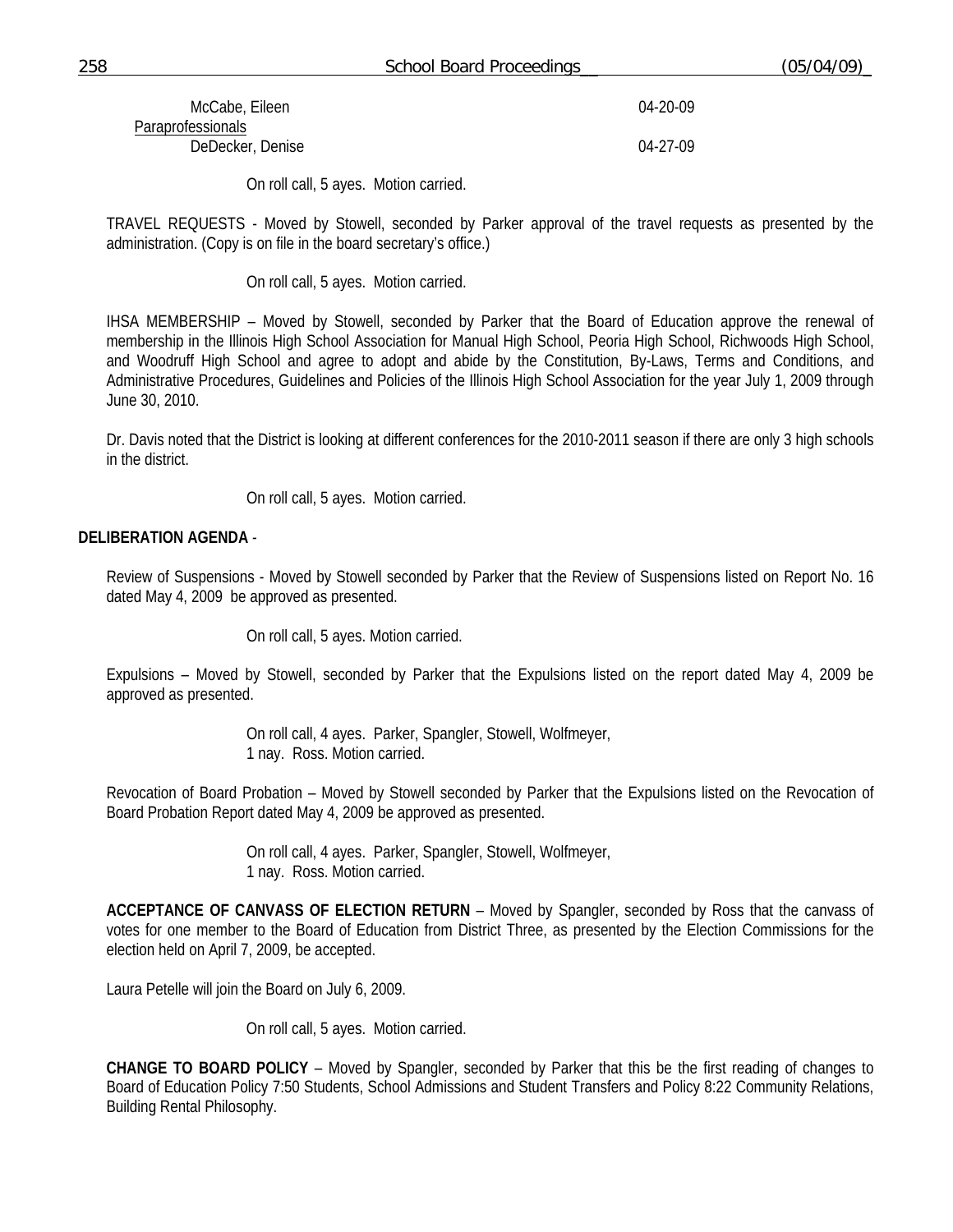On roll call, 5 ayes. Motion carried.

**IRVING PRIMARY SCHOOL BUILDING AND PROPERTY –** Moved by Stowell, seconded by Spangler that the Irving School building and property (hereinafter referred to as the "Property") located at 519 N.E. Glendale Street be declared no longer necessary or suitable for school purposes, and that the Administration be directed to offer the Property for public auction sale with a minimum sales price of \$566,500. The closing date, delivery of possession to the successful bidder, and related sale terms shall be determined by the Administration.

Discussion was held on the wording of the action item with Attorney Walvoord clarifying that the wording is from the School Code. He also noted that the State has been contacted about the closing time and we have put in an application to them to extend the closing time by one year. He also noted that the building has been inspected and is safe for students. Mr. Stowell noted that the sale price is above the appraised price.

On roll call, 5 ayes. Motion carried.

**SECURITY UNION CONTRACT** – Moved by Parker, seconded by Spangler that the Agreement reached between the Board of Education, City of Peoria, School District No. 150 and the Peoria Federation of Support Staff – Security/Policeman's Benevolent and Protective Association Unit #114 be approved.

On roll call, 5 ayes. Motion carried.

# **INFORMATION ITEMS – REPORTS FROM SUPERINTENDENT AND STAFF** –

- 1. GOAL 1 STUDENT ACHIEVEMENT DATA WAREHOUSING Bryan Chumbley Mr. Chumbley gave an overview of the new School Inoperability Framework (SIF) software that allows different components with different program languages to communicate between each other. This software will have a dedicated server that will allow the programs to "talk" to one another through SIF agents. Those that could be used would be financial, student management, transportation and library systems. This would increase efficiency, reduce error and allow teachers quicker access to data. The first step would be to add Versatran (busing) and Skyward.
- 2. Goal 2 FISCAL RESPONSIBILITY PRESENTATION FOR ENTERPRISE ABATEMENT Craig Hullinger, Director of Economic Development City of Peoria, Susan Schloop, Economic Development Office & Shawn Luesse, Director of Development for the Devonshire Group presented information on the project being considered and the Enterprise Zone. The Enterprise zone allows for a developer to abate property taxes for five years (this project would begin in year two and would have four years remaining). The city is asking that the District join the Enterprise Zone with the rest of the taxing bodies. This project would convert the property where the old Walgreen's Store is located into student housing for Bradley University students and retail space. Mr. Hullinger stated that the District could join the Enterprise Zone for this project and then back out at a later date.

 PURCHASE ORDERS OVER \$2,500 – Dr. Butts presented this report for the Board's review. Questions were asked and answered regarding the report.

- 3. GOAL 3 QUALITY STAFF
- 4. GOAL 4 SAFE, CARING ENVIRONMENTS
- 5. GOAL 5 CULTURE OF CUSTOMER SERVICE Report of Requests under the Freedom of Information Act and Status of Such Requests. Mrs. Shangraw gave the following report: